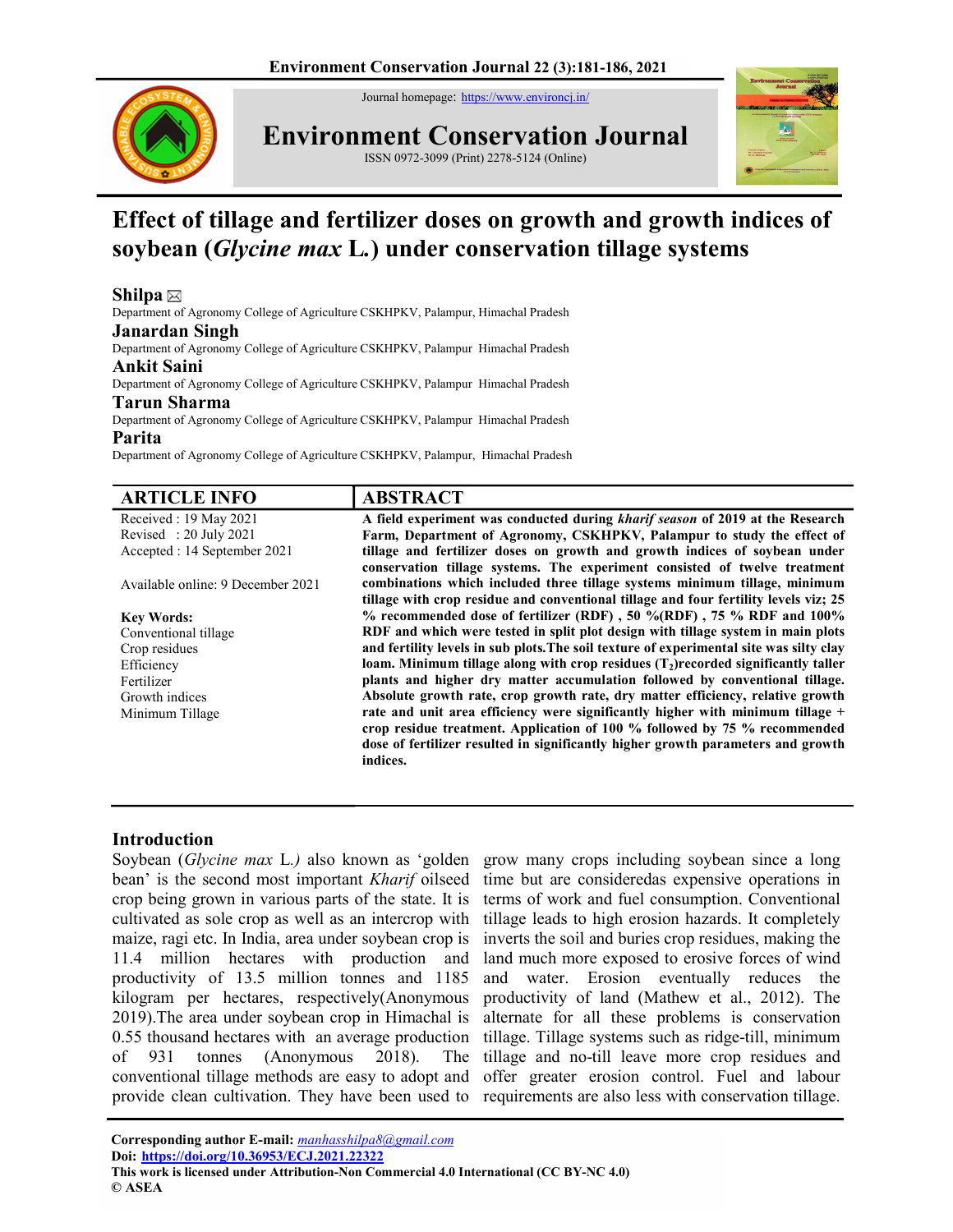To solve all said problems considerable attention has been diverted towards conservation tillage methods i.e. minimum tillage or reduced tillage or zero tillage. On the other hand, plant residues used as mulching not only cover the soil surface but also help to supply plant nutrients on decomposition by micro-organism.

Besides appropriate selection of tillage practices, the improvement in average yield per hectare can be obtained if soil fertility is maintained through proper dose and application method of fertilizers. Application of fertilizers is widely recognized as a way of improving crop productivity and sustainability. Imbalanced use of chemical fertilizers deteriorates the soil health. It is, therefore, necessary to develop a suitable production system with maximum productivity and minimum environmental pollution.

### Material and Methods

A field experiment was conducted during kharif season of 2019 to study the effect of tillage and fertilizer doses on growth and growth indices of soybean at the Research Farm, Department of Agronomy, CSK HPKV, Palampur located at 32°6`N latitude, 76°3`E longitude and at an altitude of 1290.8 m above mean sea level.

Each treatment was located randomly in plots by using random number table and replicated thrice.The soil of experimental area was found silty clay loam in nature having pH 4.5. The soil values were found low in nitrogen (218 kg/ha), medium in phosphorus (11.4 kg/ha) and high in potassium (240 kg/ha) during the course of study.

The meteorological data during the crop season revealed that the weekly maximum and minimum temperature ranged from 23.57 to 31.64 ˚C and 10.14 to 20.39 ˚C respectively. The mean relative humidity ranged from 51.79 to 91.57 % and total rainfall was 197.80 mm. The total sunshine hours were 94.16 (Anonymous 2021, Crop weather outlook).The experiment was laid out in split plot design with three replications.There were twelve treatment combinations which included three tillage systems minimum tillage, minimum tillage with mustard crop residue (3 t/ha) and conventional tillage and four fertility levels viz; 25 % recommended dose of fertilizer (RDF) , 50 %(RDF) , 75 % RDF and 100% RDF, which were tested in split plot design with tillage system in main plots

and fertility levels in sub plots.'Harit Soya' was usedas test variety sown at  $45 \text{cm} \times 10 \text{cm}$  spacing. The size of each plot was  $4.5 \times 3.0$  m<sup>2</sup>. Seeds of soybean were treated with bavistin  $\omega$  2.5 g/kg of seed before sowing to protect from seed borne diseases. Recommended dose of fertilizers (20:60:40) (Package of practices, kharif, 2019) in the state was applied  $(2, 25\%, 50\%, 75\%$  and 100 % at the time of sowing. The nutrients were applied through urea, single super phosphate and muriate of potash respectively. Pendimethalin (Stomp 30 EC) was applied  $\omega$  4.5 l/ha within 48 hours of sowing for weed control. Plant height and dry matter accumulation were recorded at thirty days interval of each monthfor evaluating different growth indices. Five randomly selected plants in each plot were tagged for height measurement. Plant height was measured in centimetres from the base of plant to the top. The average height of the five plants were calculated and expressed as plant height. For dry matter accumulation, five plant samples from the sampling row next to border rows were taken from each plot at 30 days interval up to harvest. The plants were cut close to the ground and kept in oven at 70˚C for 3 hours after sun drying of samples. Plant samples were weighed down when they attained constant weight and the dry weight was calculated and expressed as g/ plant.



Figure 1: Sampling locations (32°6`N, 76°3` E)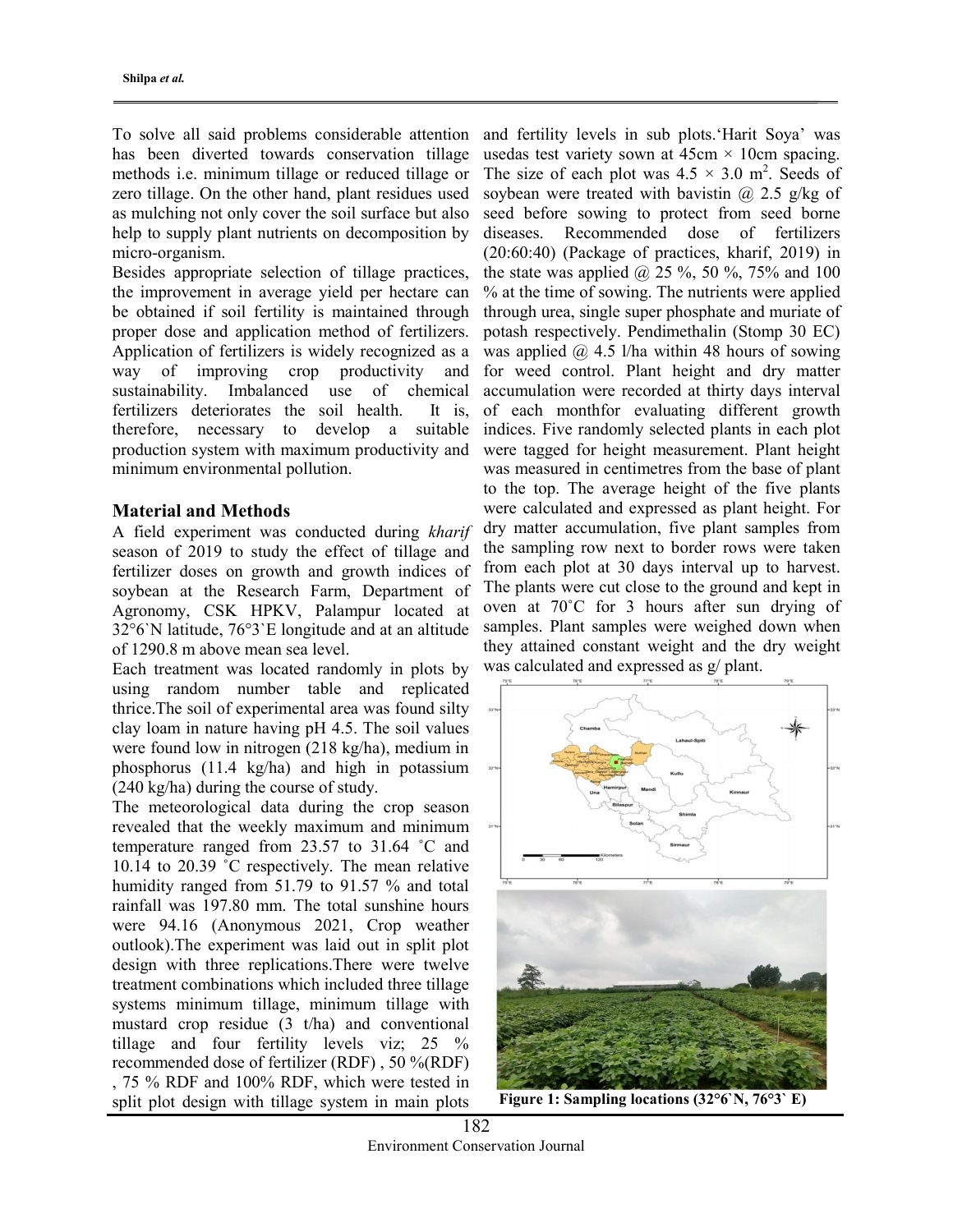various growth indices:

Absolute growth rate was determined by using the formula given by Radford (1967).

$$
AGR(\,cm/day) = \frac{h2 - h1}{t2 - t1}
$$

Where,  $h_1$  and  $h_2$  were plant height at  $t_1$  and  $t_2$ times, respectively.

Crop growth rate was determined by using the formula given by Watson (1956):

$$
CGR(\,g/plant/day) = \frac{w2 - w1}{p(t2 - t1)}
$$

Where,  $w_1$  and  $w_2$  were whole plant dry weight at  $t_1$ and  $t_2$  time, respectively. p is the ground area on which  $w_1$  and  $w_2$  were recorded.

Relative growth rate was determined by using the formula given by Fisher (1921).

$$
RGR(g/g/day) = \frac{(logw2 - logw1)}{t2 - t1}
$$

Where,  $w_1$  and  $w_2$  were dry weight of whole plant at times  $t_1$  and  $t_2$  respectively.

Dry matter efficiency expressed as the percent of dry matter accumulated in the grain from the total dry matter produced over the crop growth period.

$$
Dry\ matter efficiency \, (\%) = \frac{GrainYield\ (kg/ha)}{BiologicalYield\ (kg/ha)} x \frac{100}{Duration of crop\ (days)}
$$

Unit area efficiency expressed as the quantum of grain yield produced over a unit land area for a specified crop growth period (kg/ha/day).

Unitareaefficiency  $\left(\% \right) = \frac{GrainYield\left(\frac{kg}{ha}\right)}{Lardase(hc)}$  $\frac{fracY}{(ha)}$ <br>Landarea(ha)  $x$   $\frac{1}{Durationof}$ Durationof crop(days)

## Results and Discussion Growth

Plant Height: Different tillage treatments significantly affected the plant height at 30, 60 days after sowing and at harvest. Minimum tillage along with mustard residues  $(T_2)$  recorded tallest plants (91.52 cm) of soybean followed by conventional tillage  $(T_3)(88.54 \text{ cm})$  and minimum tillage $(T_1)$ (86.60 cm) respectively at all the growth stages. Among different fertilizer doses, tallest plants (91.97 cm) were recorded with 100 % NPK  $(F_4)$ 

The following formulae were used to determine followed by 75  $(F_3)$  (89.43 cm) and 50 % NPK  $(F_2)$ (87.43 cm). Significantly, shorter plants (86.31 cm) were recorded with 25 % NPK  $(F_1)$  fertilizer dose. Enhancement in soybean growth under minimum tillage with residue treatment might be due the reason that the soil water was conserved and used for soybean growth rather than evaporation. Similar results were found by Sikka et al. (2018) in soybean. They reported that plant height tended to increase with the application of wheat straw mulch over no mulch treatment. Another reason for enhancement in soybean growth was the result of soil water being used for plant growth and yield rather than the evaporation of soil water.

> Dry Matter Accumulation: Significantly higher dry matter accumulation (44.93 g/plant) was recorded in T<sub>2</sub>followed by T<sub>3</sub>(35.91 g/plant) and T<sub>1</sub>(35.71) g/plant) at all the growth stages. Different fertilizer doses significantly affected the dry matter accumulation of soybean at 30, 60, and 90 days after sowing.Similar results were found by Singh et al., 2018 in soybean.Different fertilizer doses significantly affected the dry matter accumulation. Highest dry matter accumulation (43.46 g/plant) was recorded with  $F_4$  followed by  $F_3$  (40.42 g/plant) and  $F_2$ (37.42 g/plant). Significantly, lower accumulation of dry matter (34.09 g/plant) was recorded with 25 %  $NPK$  (F<sub>1</sub>) fertilizer dose. Higher dry matter accumulation of soybean with minimum tillage and crop residues might be due to availability of moisture for longer period without disturbing the soil, which results in better crop growth and supply of nutrients in adequate amount. Similar results were found by Singh et al., (2018). They reported that mulching enhance the moisture availability of soil. Sufficient moisture in soil, helped plant to extract sufficient nutrients from root zone which enhanced the overall health of plant.

## Growth Indices

Absolute Growth Rate: Different tillage treatments significantly affected the absolute growth rate at different stages of crop growth. Among them,T2significantly recorded higher absolute growth rate (1.504 cm/day) followed by  $T_3(1.492 \text{ cm/day})$ and  $T_1(1.458 \text{ cm/day})$  at 30 and 60 days after sowing. Different fertilizer doses significantly affected the absolute growth rate of soybean at 30 and 60 days after sowing .Highest absolute growth rate ( 1.581 cm/day) was recorded with F<sub>4</sub>followed by F<sub>3</sub> $(1.520)$ cm /day). Retention of crop residues on minimum tillage plots in addition to normal application of chemical fertilizers enhances growth indices of crop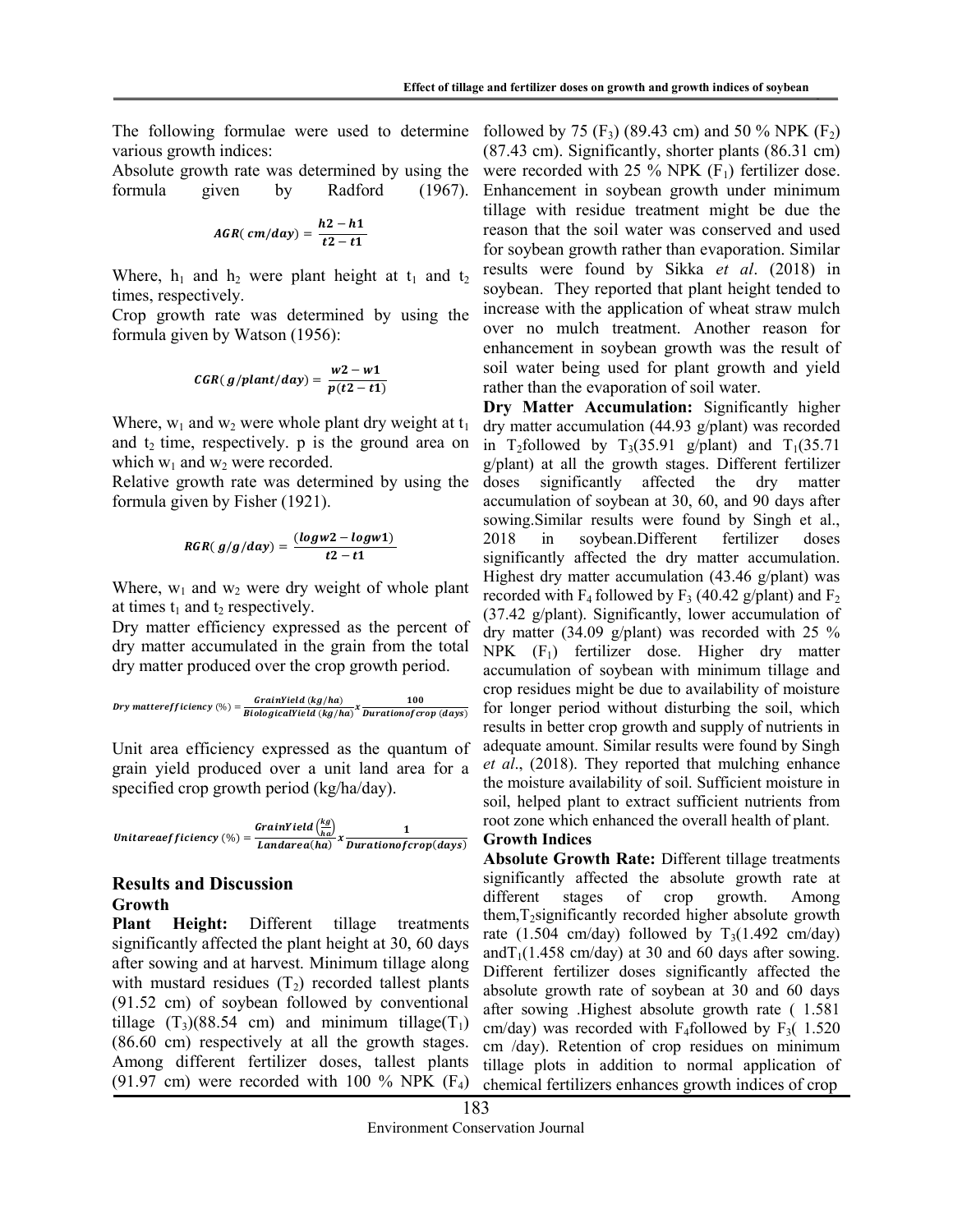|                          | -<br><b>Plant Height</b> |               |                   |                | $\sim$<br>Dry matter accumulation |               |                         |                | Dry matter efficiency (%/day) | Unit area efficiency |  |
|--------------------------|--------------------------|---------------|-------------------|----------------|-----------------------------------|---------------|-------------------------|----------------|-------------------------------|----------------------|--|
|                          |                          |               | (c <sub>m</sub> ) |                | (g/plant)                         |               |                         |                |                               | (kg/ha/day)          |  |
| <b>Treatment</b>         | <b>30 DAS</b>            | <b>60 DAS</b> | <b>90 DAS</b>     | <b>Harvest</b> | <b>30 DAS</b>                     | <b>60 DAS</b> | <b>90 DAS</b>           | <b>Harvest</b> |                               |                      |  |
| <b>Tillage Practices</b> |                          |               |                   |                |                                   |               |                         |                |                               |                      |  |
| <b>T1</b>                | 33.55                    | 77.29         | 84.01             | 86.60          | 0.94                              | 4.38          | 32.32                   | 35.71          | 0.237                         | 6.94                 |  |
| T2                       | 34.40                    | 79.53         | 86.32             | 91.52          | 1.21                              | 7.72          | 42.80                   | 44.93          | 0.275                         | 9.34                 |  |
| <b>T3</b>                | 33.93                    | 78.90         | 85.22             | 88.54          | 1.13                              | 5.30          | 30.89                   | 35.91          | 0.271                         | 8.86                 |  |
| $SEM \pm$                | 0.10                     | 0.05          | 0.73              | 0.52           | 0.08                              | 0.92          | 1.38                    | 2.69           | 0.002                         | 0.12                 |  |
| LSD $(P=0.05)$           | 0.27                     | 0.15          | <b>NS</b>         | 1.46           | <b>NS</b>                         | 2.56          | 3.83                    | 3.83           | 0.01                          | 0.34                 |  |
|                          |                          |               |                   |                |                                   |               | <b>Fertilizer doses</b> |                |                               |                      |  |
| F1                       | 32.74                    | 74.07         | 81.32             | 86.31          | 0.86                              | 3.56          | 29.96                   | 34.09          | 0.264                         | 8.00                 |  |
| F2                       | 33.51                    | 77.32         | 83.80             | 87.83          | 1.10                              | 4.22          | 34.20                   | 37.42          | 0.261                         | 8.17                 |  |
| F3                       | 34.44                    | 80.06         | 86.66             | 89.43          | 1.18                              | 7.10          | 38.09                   | 40.42          | 0.259                         | 8.55                 |  |
| F4                       | 35.14                    | 82.59         | 88.94             | 91.97          | 1.22                              | 8.32          | 39.10                   | 43.46          | 0.259                         | 8.81                 |  |
| SEM <sub>±</sub>         | 0.15                     | 0.07          | 0.77              | 0.35           | 0.12                              | 0.66          | 1.63                    | 4.07           | 0.003                         | 0.16                 |  |
| <b>LSD( P = 0.05)</b>    | 0.31                     | 0.15          | 1.63              | 0.74           | 0.24                              | 1.39          | 3.43                    | 3.43           | <b>NS</b>                     | 0.33                 |  |

#### Table 1: Effect of tillage and fertilizer doses on plant height, dry matter accumulation, dry matter efficiency and unit area efficiency of soybean.

\*T1= Minimum Tillage, T2= Minimum Tillage + Crop Residue, T3 = Conventional Tillage  $*F1 = 25\%$  NPK,  $F2 = 50\%$  NPK,  $F3 = 75\%$  NPK,  $F4 = 100\%$  NPK  $*DAS =$  Days after sowing

|                          | <b>Absolute Growth Rate (cm/day)</b> |               |               |                | Crop Growth Rate (g/plant/day) |                         |               |                | <b>Relative Growth Rate (g/g/day)</b> |               |               |                |
|--------------------------|--------------------------------------|---------------|---------------|----------------|--------------------------------|-------------------------|---------------|----------------|---------------------------------------|---------------|---------------|----------------|
| Treatment                | <b>30 DAS</b>                        | <b>60 DAS</b> | <b>90 DAS</b> | <b>Harvest</b> | <b>30 DAS</b>                  | <b>60 DAS</b>           | <b>90 DAS</b> | <b>Harvest</b> | <b>30 DAS</b>                         | <b>60 DAS</b> | <b>90 DAS</b> | <b>Harvest</b> |
| <b>Tillage Practices</b> |                                      |               |               |                |                                |                         |               |                |                                       |               |               |                |
| <b>T1</b>                | l.118                                | l.458         | 0.225         | 0.086          | 0.031                          | 0.115                   | 0.931         | 0.113          | $-0.0015$                             | 0.021         | 0.029         | 0.0013         |
| T2                       | .147                                 | .504          | 0.227         | 0.173          | 0.040                          | 0.217                   | .169          | 0.071          | 0.0023                                | 0.025         | 0.025         | 0.0007         |
| <b>T3</b>                | l.131                                | .492          | 0.218         | 0.111          | 0.038                          | 0.139                   | 0.853         | 0.167          | 0.0014                                | 0.022         | 0.026         | 0.0020         |
| $SEM \pm$                | 0.0033                               | 0.0044        | 0.0244        | 0.0292         | 0.0026                         | 0.0328                  | 0.0692        | 0.1097         | 0.0013                                | 0.003         | 0.003         | 0.0019         |
| $LSD(P=0.05)$            | 0.01                                 | 0.01          | NS            | NS             | NS                             | <b>NS</b>               | 0.19          | <b>NS</b>      | <b>NS</b>                             | <b>NS</b>     | <b>NS</b>     | <b>NS</b>      |
|                          |                                      |               |               |                |                                | <b>Fertilizer doses</b> |               |                |                                       |               |               |                |
| F1                       | .091                                 | .377          | 0.243         | 0.166          | 0.029                          | 0.090                   | 0.880         | 0.138          | $-0.0032$                             | 0.0209        | 0.0293        | 0.0022         |
| F2                       | .117                                 | .460          | 0.217         | 0.134          | 0.037                          | 0.104                   | 0.999         | 0.107          | 0.0013                                | 0.0177        | 0.0296        | 0.0015         |
| F3                       | .148                                 | 1.520         | 0.221         | 0.093          | 0.039                          | 0.197                   | 1.033         | 0.078          | 0.0021                                | 0.0258        | 0.0253        | 0.0005         |
| F <sub>4</sub>           | .171                                 | l.581         | 0.212         | 0.101          | 0.041                          | 0.236                   | 1.026         | 0.145          | 0.0028                                | 0.0272        | 0.0232        | 0.0012         |
| $SEM\pm$                 | 0.0049                               | 0.0057        | 0.0262        | 0.0296         | 0.0039                         | 0.0219                  | 0.0576        | 0.1664         | 0.0018                                | 0.0026        | 0.0018        | 0.0019         |
| $LSD(P=0.05)$            | 0.0103                               | 0.0119        | NS            | NS             | 0.0081                         | 0.0461                  | NS.           | <b>NS</b>      | 0.0038                                | 0.0055        | 0.0038        | <b>NS</b>      |

#### Table 2: Effect of tillage and fertilizer doses on growth indices of soybean.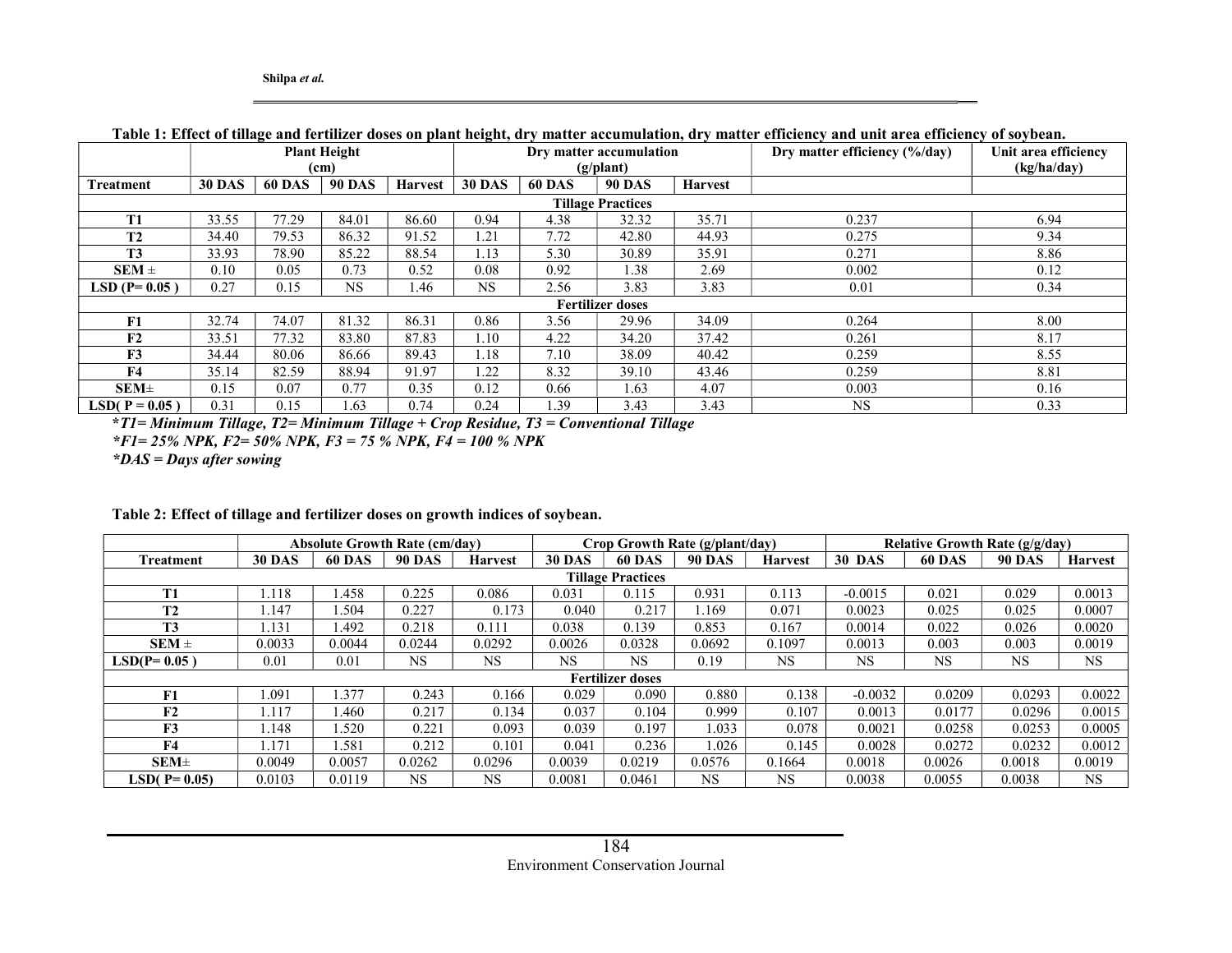as well as soil fertility also. Findings are similar with Karunakaran and Behera (2015). They reported that reported that agricultural residues are retained on or near the soil surface reduce soil erosion, runoff of surface water, summer time soil temperatures and enhance water retention. All these factors, help to increase plant height of plant which in turns enhances the absolute growth rate Lower absolute growth rate (1.377 cm/day) was recorded with 25 %  $(F_1)$  dose of fertilizers.

Crop Growth Rate: Crop growth rate was significantly affected by different tillage treatments at 90 days after sowing only. Highest crop growth rate was recorded with  $T_2$  (1.169g/plant/day). This might be due to the better nutritional environment for the crop because of decomposition of plant residues in mulch plots. Among fertilizer doses, 100 % recommended dose of fertilizer recorded significantly higher CGR (0.236 g/plant/day) at 30 and 60 days after sowing followed by 75 % ( 0.197  $g$ /plant/day ) and 50 % doses (0.104  $g$ /plant/day). Balanced dose of nutrients help in better growth and development of plants. Improved root and shoot growth ultimately increased the dry matter, resulting in higher value of crop growth rate.

Relative Growth Rate: Different tillage treatments did not affect the relative growth rate significantly. Among different fertilizer doses, 100% recommended dose of fertilizer significantly recorded higher relative growth rate (0.0272  $g/g/day$ ) followed by 75 % (0.0258  $g/g/day$ ) at 30 and 60 days after sowing. Optimum dose of fertilizer helps in normal growth and development of plant. After 90 days, relative growth rate slightly decreased. Findings are same with Manhas et al.

#### References

| Anonymous. | 2018.                                              | $5 - 2 - 2021$ . |
|------------|----------------------------------------------------|------------------|
|            | https://www.aps.dac.gov.in/APY/Public Report1.aspx |                  |

Anonymous.2019.Soybean monitor/ market watch. ICAR-Indian Institute of Soybean Research, Indore .pp: 1-11.

Anonymous.2021.

http://www.cropweatheroutlook.in/crida/amis/bramis.jsp

Karunakaran, V., & Behera, U. K. (2015). Conservation agriculture in soybean (Glycine max)-wheat (Triticum aestivum) cropping system-A review. Agricultural Reviews, 36(3), 169-183.

(2019). They reported that 100 % recommended dose of fertilizer, helps the plant to complete its lifecycle without any deficiency and provide normal growth and development to the plant.

Dry matter efficiency and Unit area efficiency: Different tillage practices significantly affected the dry matter efficiency and unit area efficiency of soybean. Highest dry matter efficiency of soybean was reported with  $T_2$  (0.275 %/day) followed by  $T_3$  $(0.271 \text{ %/day})$  and T<sub>1</sub>  $(0.237 \text{ %/day})$  respectively. Unit area efficiency was also higher with  $T_2$  (9.34) kg/ha/day) followed by  $T_3$  (8.86kg/ha/day) and  $T_1$ (6.94 kg/ha/day). Different fertilizer doses did not affect the dry matter efficiency but significantly affected the unit area efficiency.  $F_4$  treatment recorded significantly higher unit area efficiency  $(8.81 \text{ kg/ha/day})$  followed by F<sub>3</sub>  $(8.55 \text{ kg/ha/day})$ and  $F_2$  (8.17 kg/ha/day). Significantly lower unit area efficiency (8.00kg/ha/day) was reported in  $F_1$ treatment. This might be due to balanced application of nutrients. Similar results were found by Swati and Singh (2018) in soybean.

#### Conclusion

From the above study it may be concluded that the research on conservation agriculture is a need of the hour. Farmer generally prefers clean cultivation and thus goes for conventional agriculture without caring about its ill effects. Conservation agriculture is a sustainable way alternative for maintaining soil resource base. In the present study, the results showed that minimum tillage + crop residue@ 3t ha<sup>-1</sup> along with 100 % recommended dose of fertilizer resulted in higher growth and growth indices.

- Manhas, S., Singh, J., Rana, K., & Kaur, N. (2019). Evaluation of blackgram genotypes (Vigna mungo) under maize based intercropping systems. Indian Journal of Agricultural Sciences, 90(2), 444-448.
- Mathew, R. P., Feng, Y., Githinji, L., Ankumah, R., & Balkcom, K. S. (2012). Impact of no-tillage and conventional tillage systems on soil microbial communities. Applied and Environmental Soil Science, 2012.
- Package of practices, kharif. 2019. Choudhary Sarwan Kumar Himachal Pradesh KrishiVishvavidyalya, Palampur, Himachal Pradesh- 176062. p. 69.